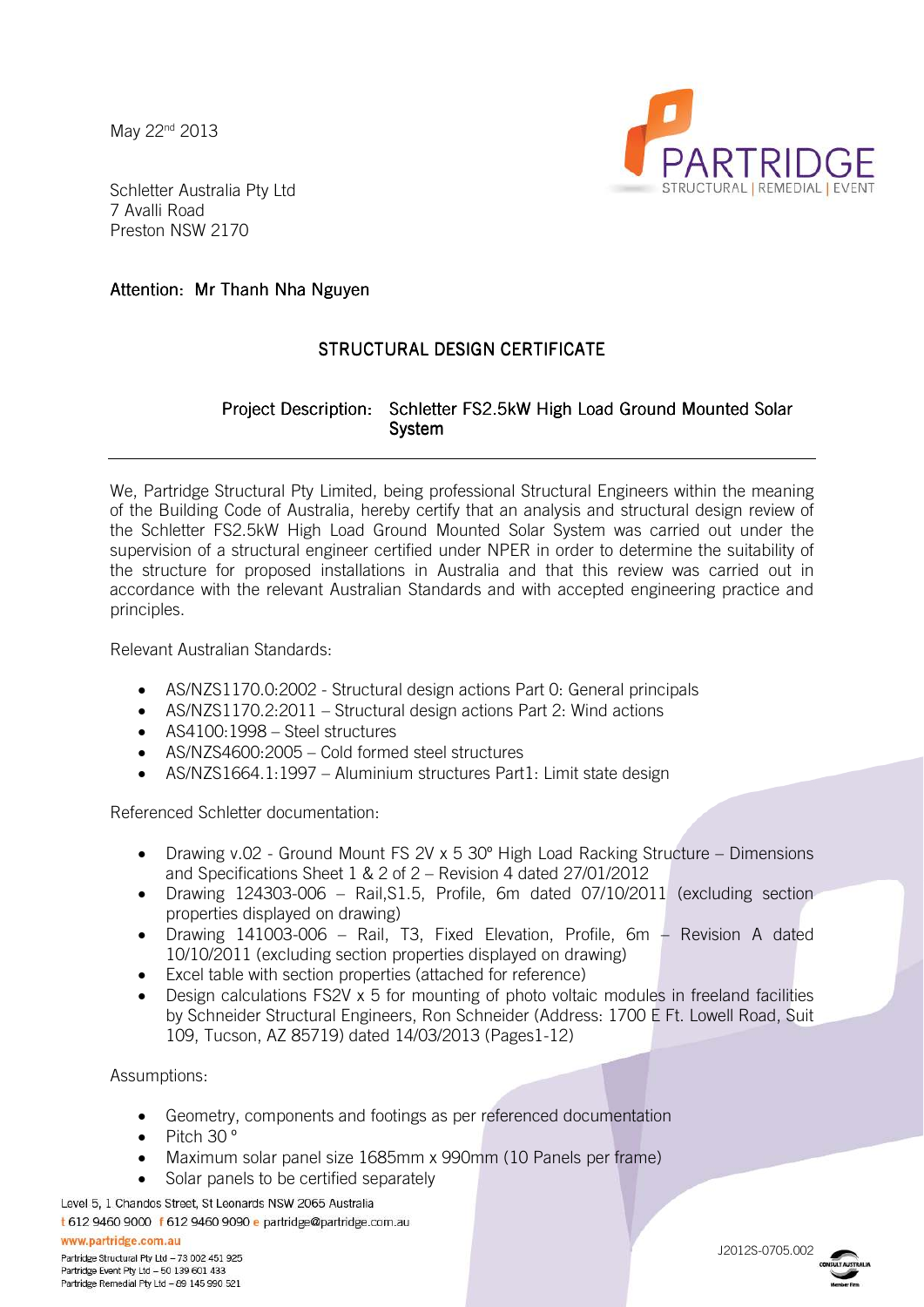Schletter FS2.5kW High Load Ground Mounted Solar System 22nd May 2013

Certification:

We have reviewed the Schletter FS2.5kW High Load Ground Mounted Solar System and certify that it is capable of safely withstanding an ultimate wind speed of up to 50m/s.

We further certify that the Schletter FS2.5kW High Load Ground Mounted Solar System for wind areas with the following limitations:

- Wind Regions A, & W, Terrain Categories 2, 2.5, 3 & 4
- Wind Region B, Terrain Categories 2.5, 3 & 4
- Wind Direction Multiplier Md=1.0 (Any wind direction)
- Shielding Multiplier  $Ms = 1.0$  (No shielding)
- Topographic Multiplier Mt =  $1.0$  (Flat terrain)

This certificate shall not be construed as relieving any other party of their responsibilities, liabilities or contractual obligations.

Tel Aluff

Rob O'Reilly BE(Hons) MIEAust CPEng NPER(Structural) RPEQ

For and on behalf of: Partridge Structural Pty Ltd